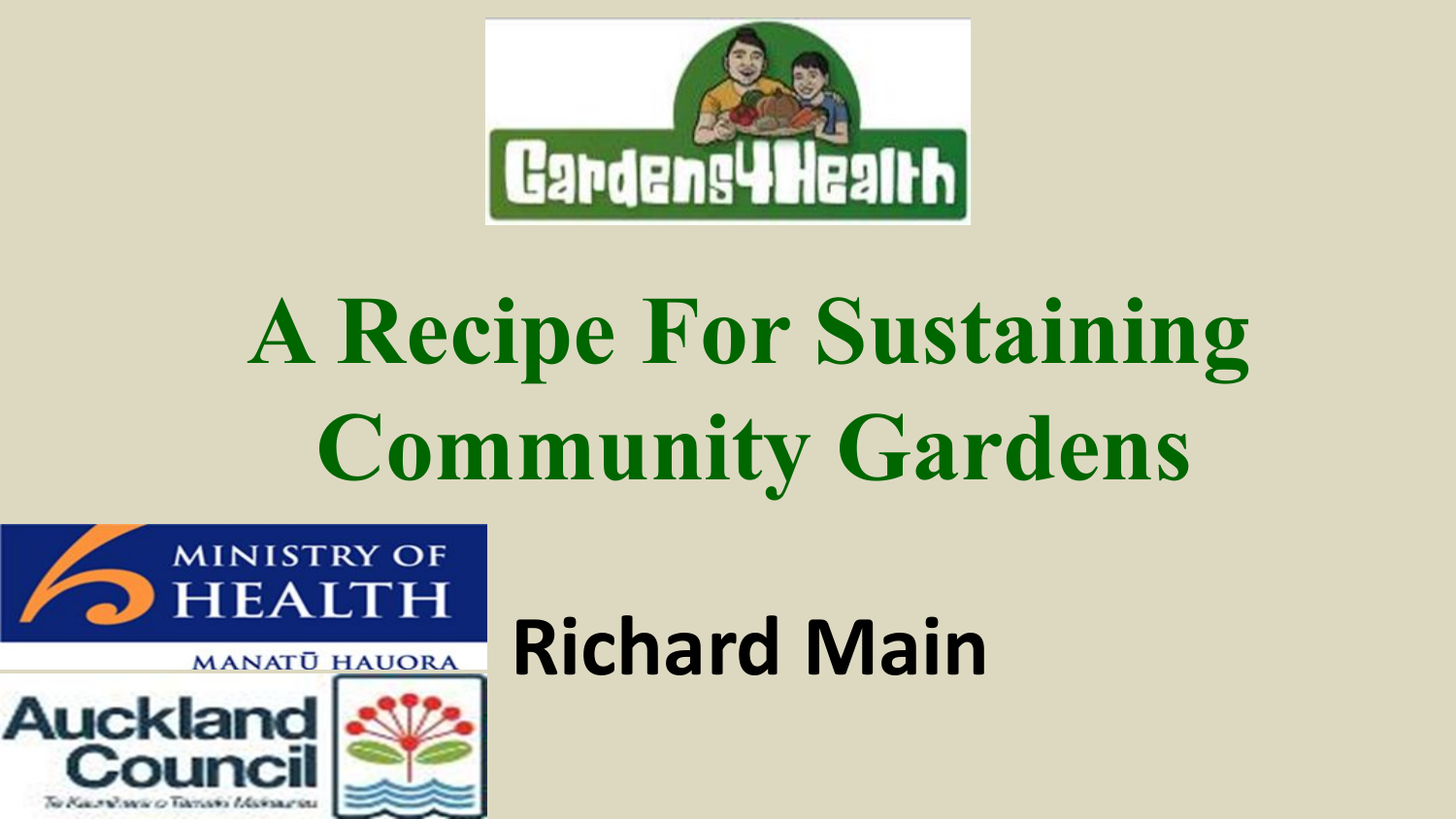#### **Scope of Presentation**

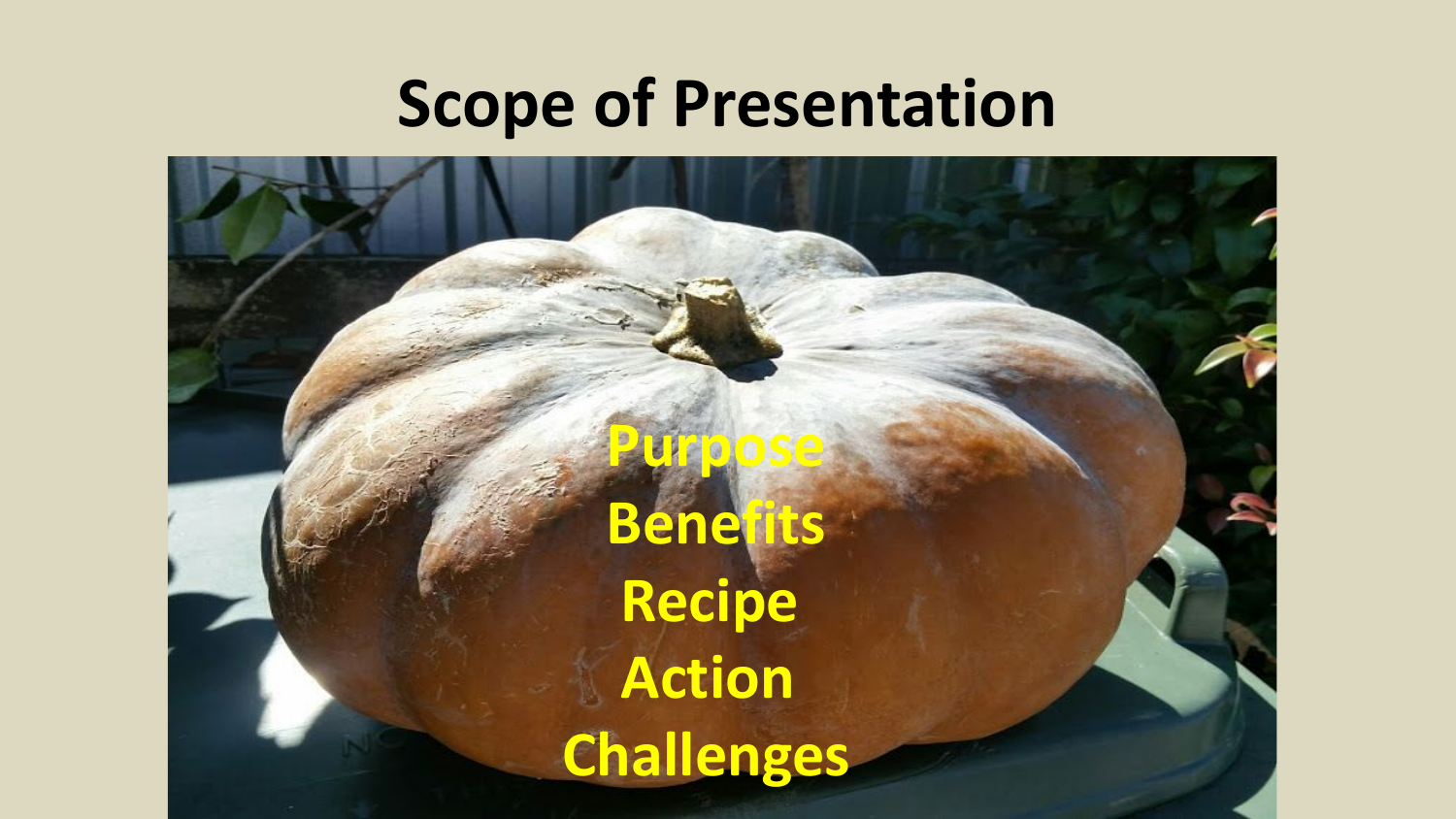

## **Nen** of and **Cardiovascular diseases Encourage physical activity** Grow food to feed families To support healthy lifestyle choice **Build community resilience**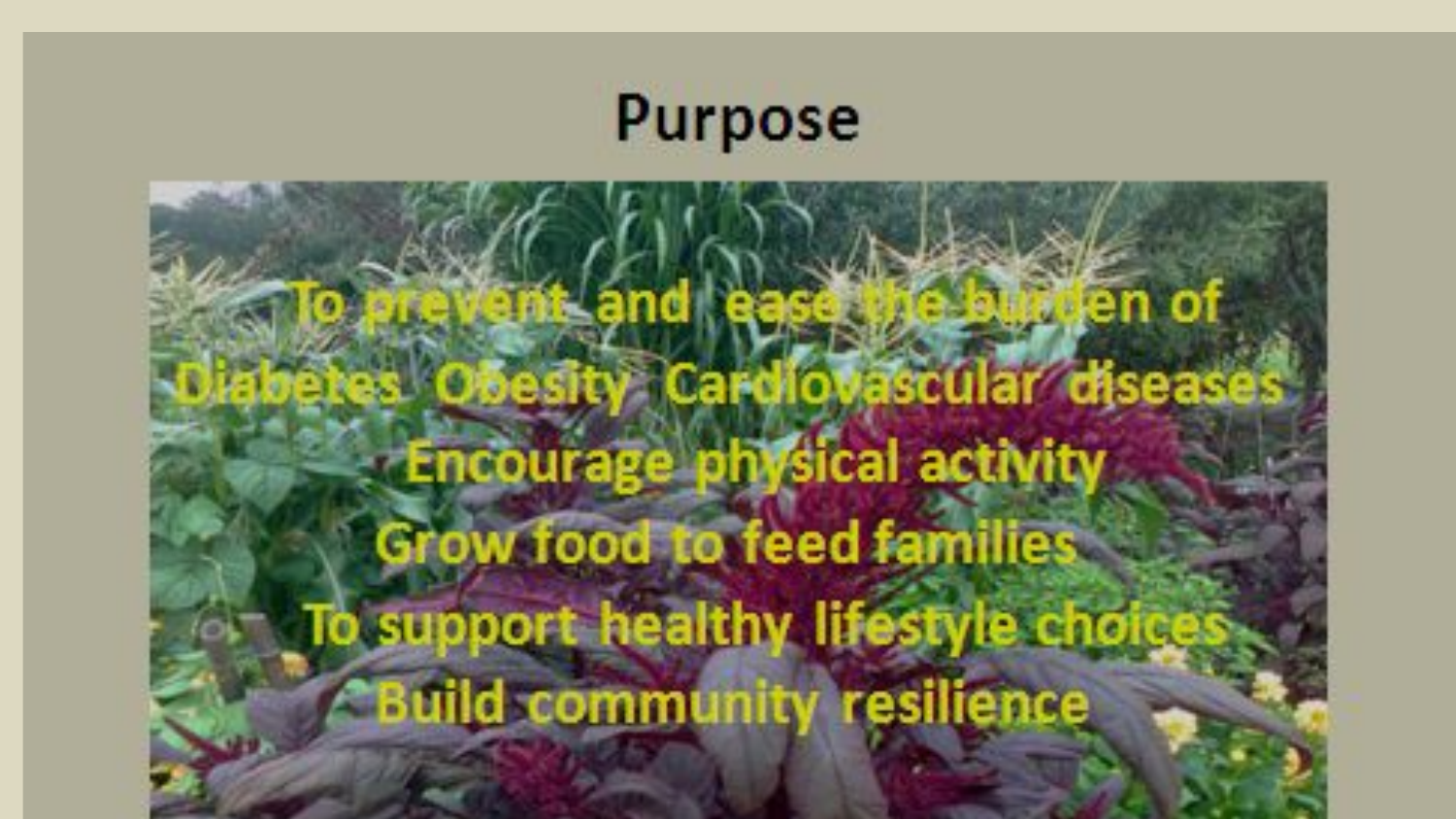**Through our gardening experiences we learn lessons in patience, acceptance, openness, and flexibility; develop skills in listening seeing and communicating; we become more aware of reality and our place in it….**

**Veronica Ray Zen Gardening**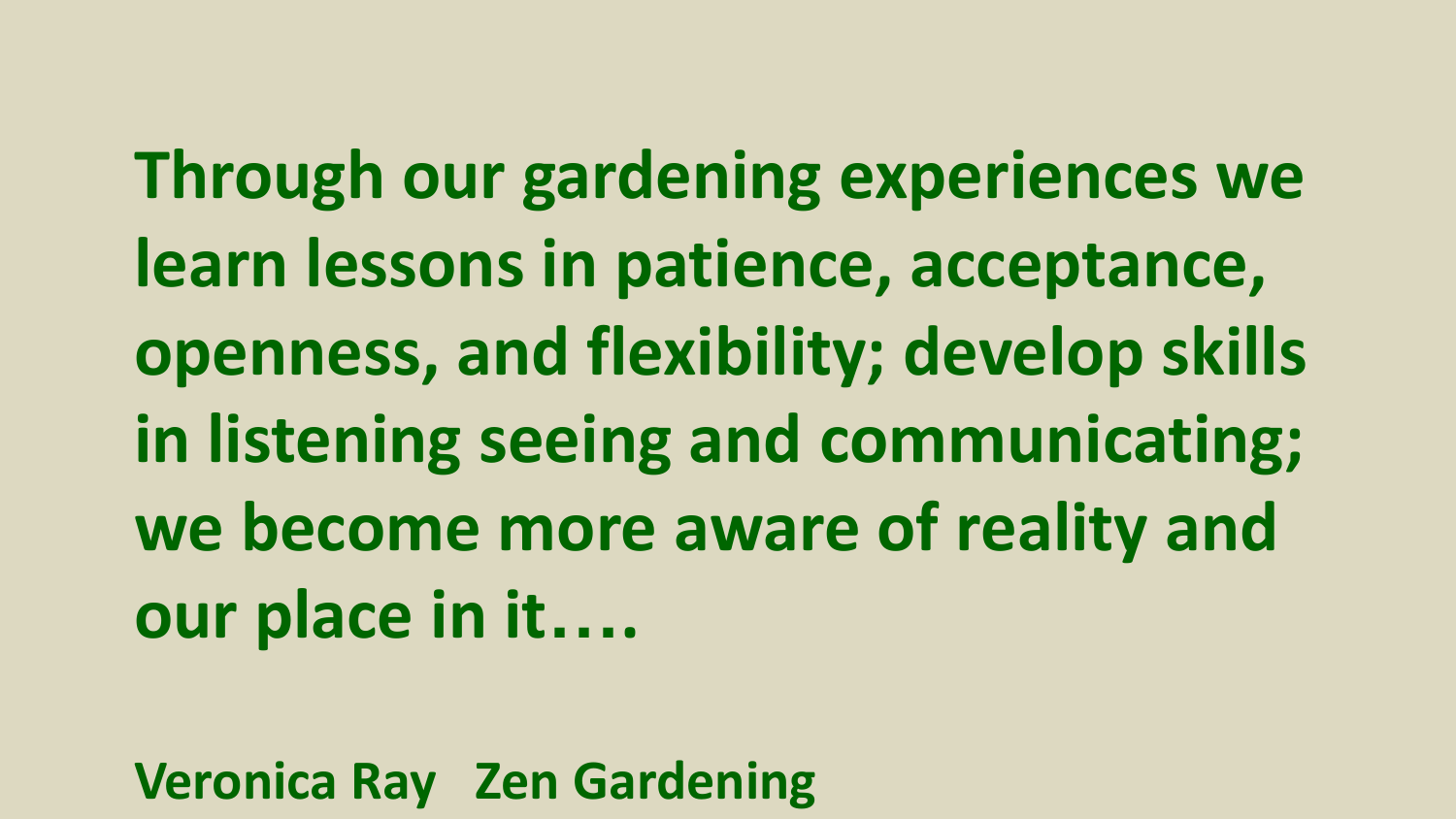## **Benefits**

### **• Working out in the garden**

**• Psychological and spiritual wellbeing**

## **• Bringing people together • Growing and eating organic food**

## **• Applying cultural approach • Food security and micro enterprise • Balance with Mother nature**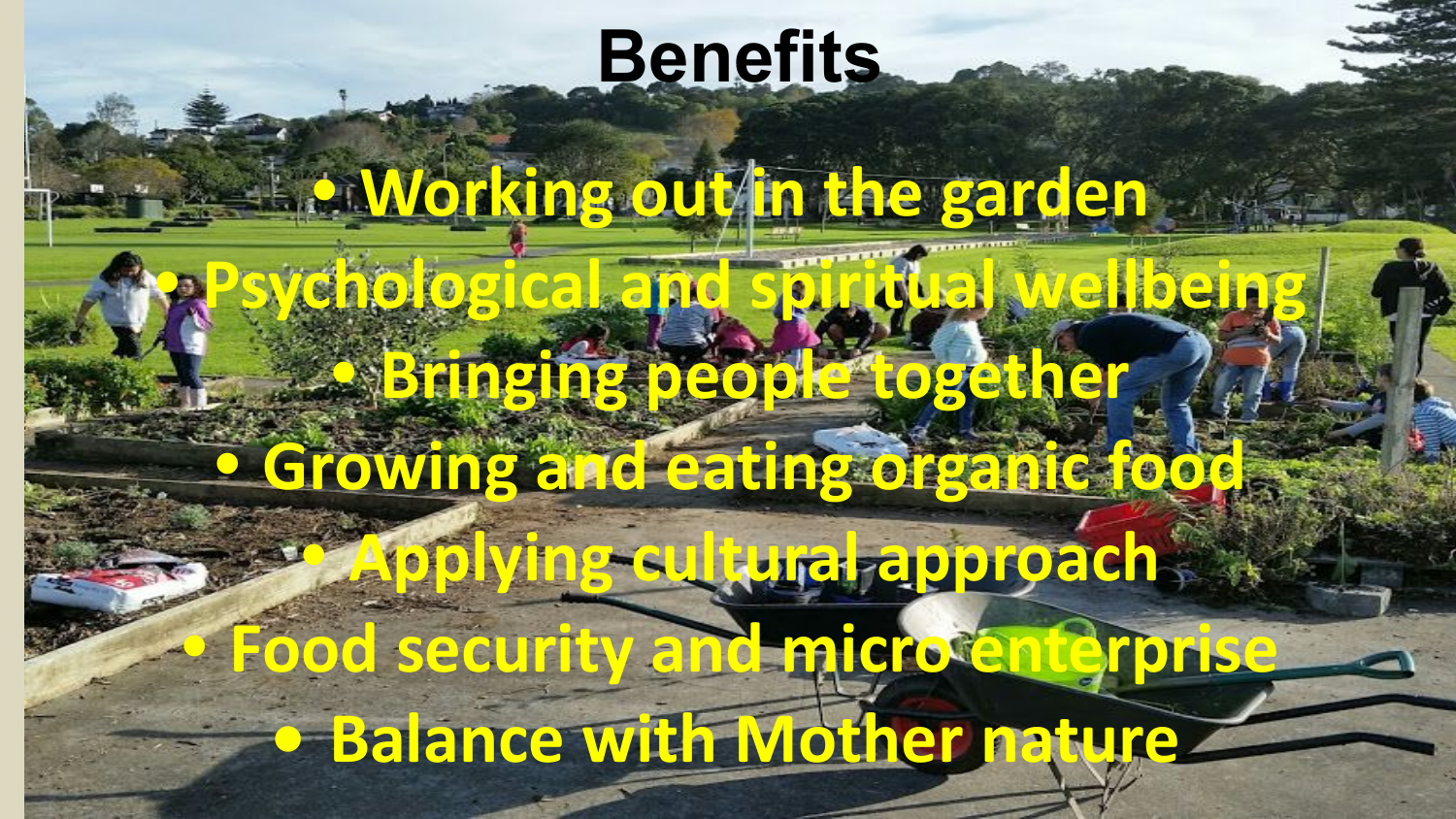#### **Recipe For Success**

- **• Be guided by a mission statement and purpose**
- **• Ground UP community driven**
- **• Core group governance including an activator**
- **• Emphasize on experiential learning and fun**
- **• Applying organic growing principles**
- **• Secure prime location and avoid harmful products**
- **• Apply safe gardening and code of practice**
- **• Activate a year round planting schedule**
- **• Let nature be your guide by living within nature**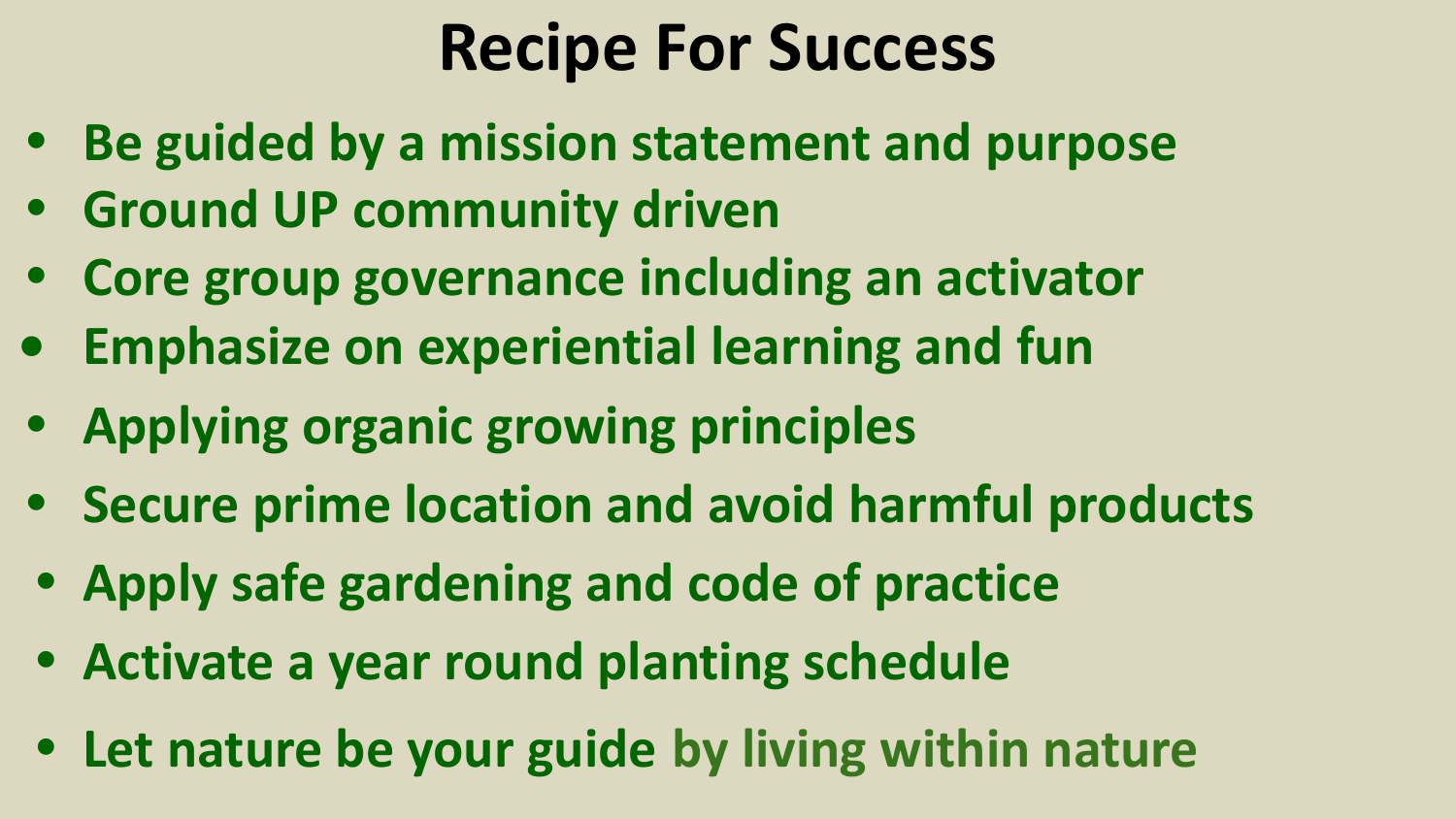#### **Recipe For Success**

- **• Make cultural food connections**
- **• Start small and grow incrementally**
- **• Grow crops that do well locally**
- **• Apply a social enterprise model**
- **• Swap seed and plants with others**
- **• Be resource wise-repurpose-reuse-recycle-upcycle**
- **• Use bio waste as a garden resource**
- **• Share experiences, and celebration success**
- **• Promote and engage via social media**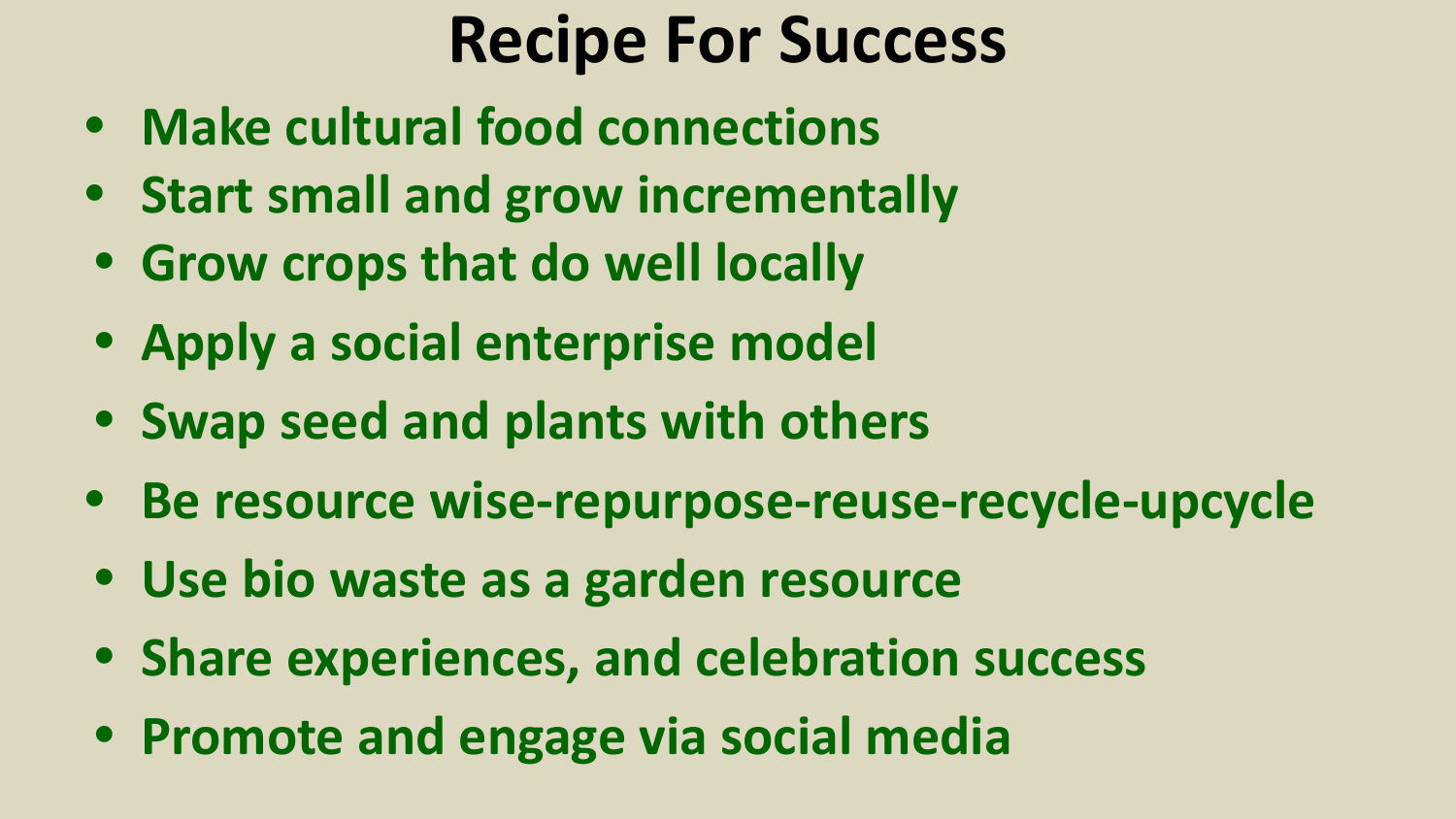## **Guidelines for people**

- **• Give…your time, words, presence**
- **• Be active .. do... enjoy… move your mood**
- **• Keep learning.. experiences.. opportunities**
- **• Take notice ..savors the moment**
- **• Connect …be there**

**www.mentalhealth.org.nz**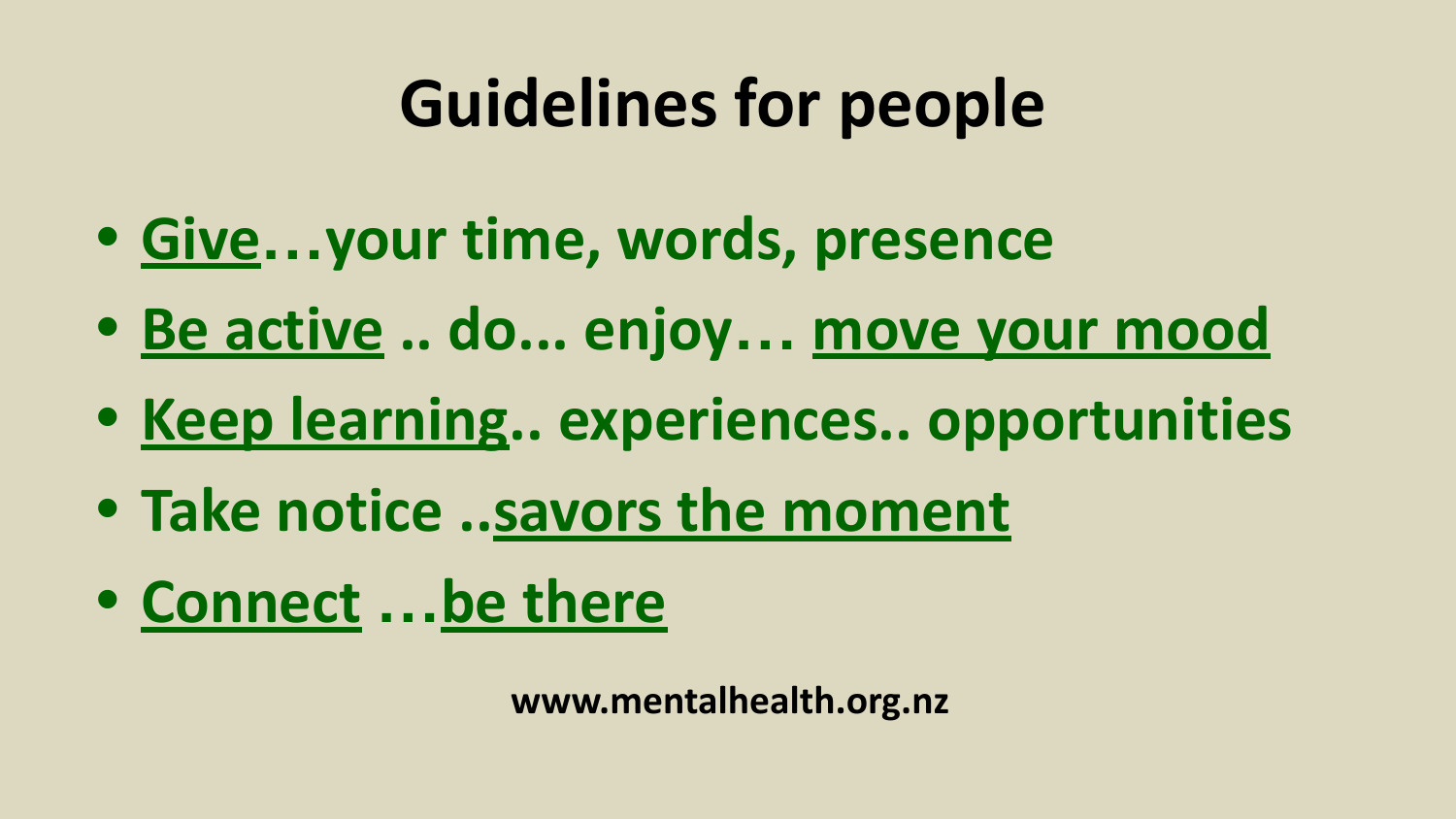### **Food Future Challenges**

**Develop regional community based food policy and action to secure land for community food initiatives**

**View community gardens as foundation hubs for community wellness, identity and expression** 

**Craft a raft of learning topics and tools to train people to grow food locally to feed local families**

**Address roots of food poverty and ill health within vulnerable communities**

**Be agile, ready to change direction and sow the seeds for change beyond the organic model**

**Bioremediate contaminated soils**

**Access streams of funding and sponsorship**

**Back community food security and sovereignty through research, evaluation Community gardens growing resilience for now and a future we may not see Seek food security contingency for current and future emergencies**